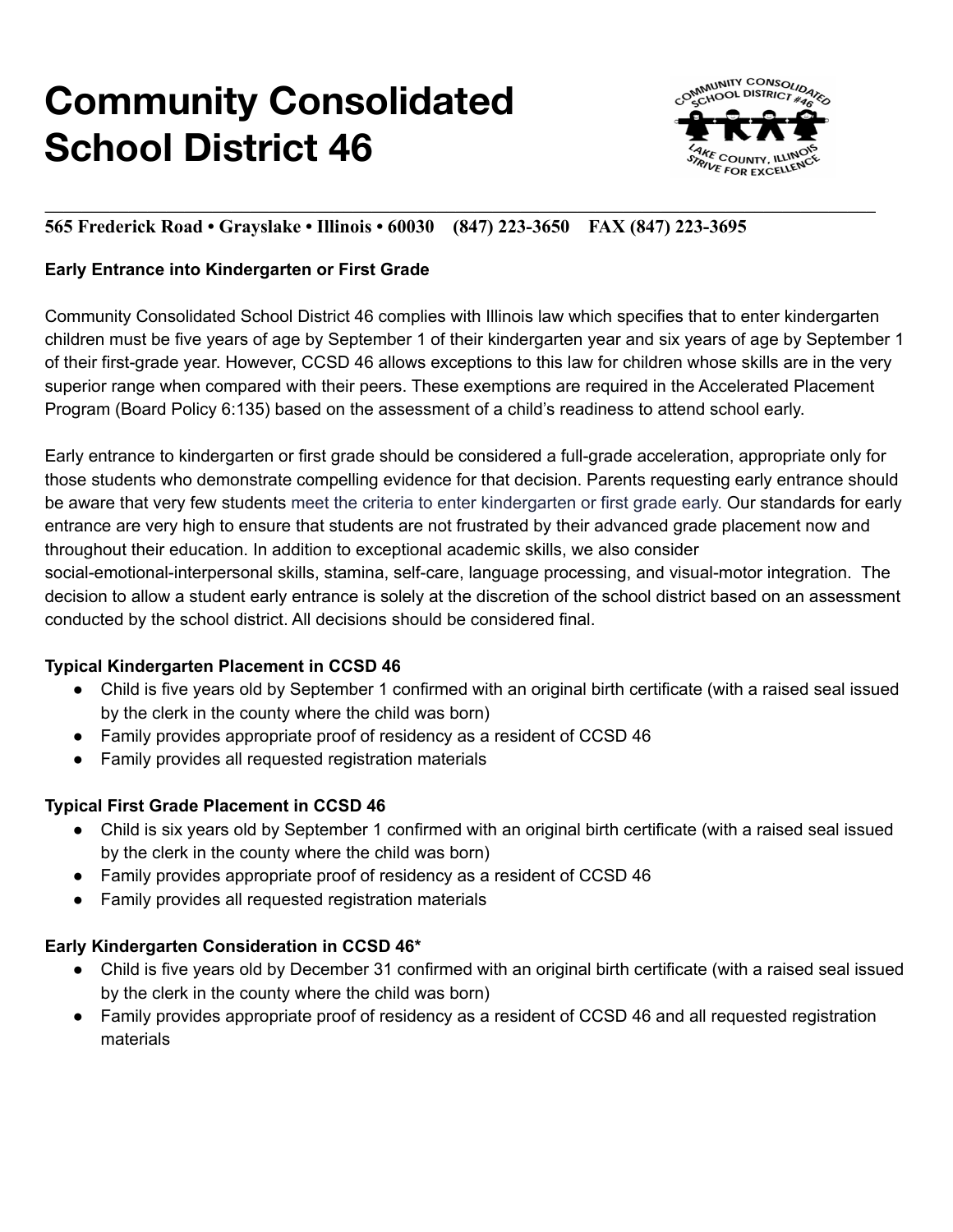- Family submits the Early Admission into Kindergarten Request Form between April 1 and May 15 of the prior year
- Parent(s)/Guardian(s) attend a preliminary meeting to discuss the request with school team
- Family may provide any available school records to support the decision
- Family may provide authorization for school team to be in communication with current school staff
- Child is assessed by the school team prior to the end of the school year in May/June
- Assessment results indicate a very superior range on all assessed areas compared to peers

Final decision will be communicated by building principal or district office staff by June 15

Successful completion of Early Admittance in Kindergarten would indicate an automatic placement in First Grade the following year.

# **Early First Grade Consideration in CCSD 46\***

- Child is six years old by December 31 confirmed with an original birth certificate (with a raised seal issued by the clerk in the county where the child was born)
- Child attended a non-public preschool and completes kindergarten at that same facility
- Child was taught by an appropriately certified kindergarten teacher
- Family provides appropriate proof of residency as a resident of CCSD 46 and all requested registration materials
- Family submits the Early Admission into First Grade Request Form between April 1 and May 15 of the prior year
- Parent(s)/Guardian(s) attend a preliminary meeting to discuss the request with school team
- Family may provide any available school records to support the decision
- Family may provide authorization for school team to be in communication with current school staff
- Child is assessed by the school team prior to the end of the school year in May/June
- Assessment results indicate a very superior range on all assessed areas compared to peers

Final decision will be communicated by building principal or district office staff by June 15

\*Students enrolling in our Bilingual Program will be assessed primarily in Spanish to determine appropriate placement.

# **Potential Assessment Tools Used for Consideration (This list should not be considered exhaustive.)**

- Uppercase and Lowercase Naming
- Letter and Sound Recognition
- Word Identification
- Rhyme Recognition
- Fountas and Pinnell Benchmarking
- Self-Portrait
- Writing Sample
- Number Identification / Discrimination / Counting / Writing
- Shape Identification
- Speech/Language (Articulation, Expressive and Receptive Language)
- IPT Spanish Language Proficiency Screener (For a bilingual classroom placement)
- Review of previous school records / report cards
- CCSD 46 Math and Literacy Assessments (First Grade only)
- MAP Testing (Math and Reading) (First Grade only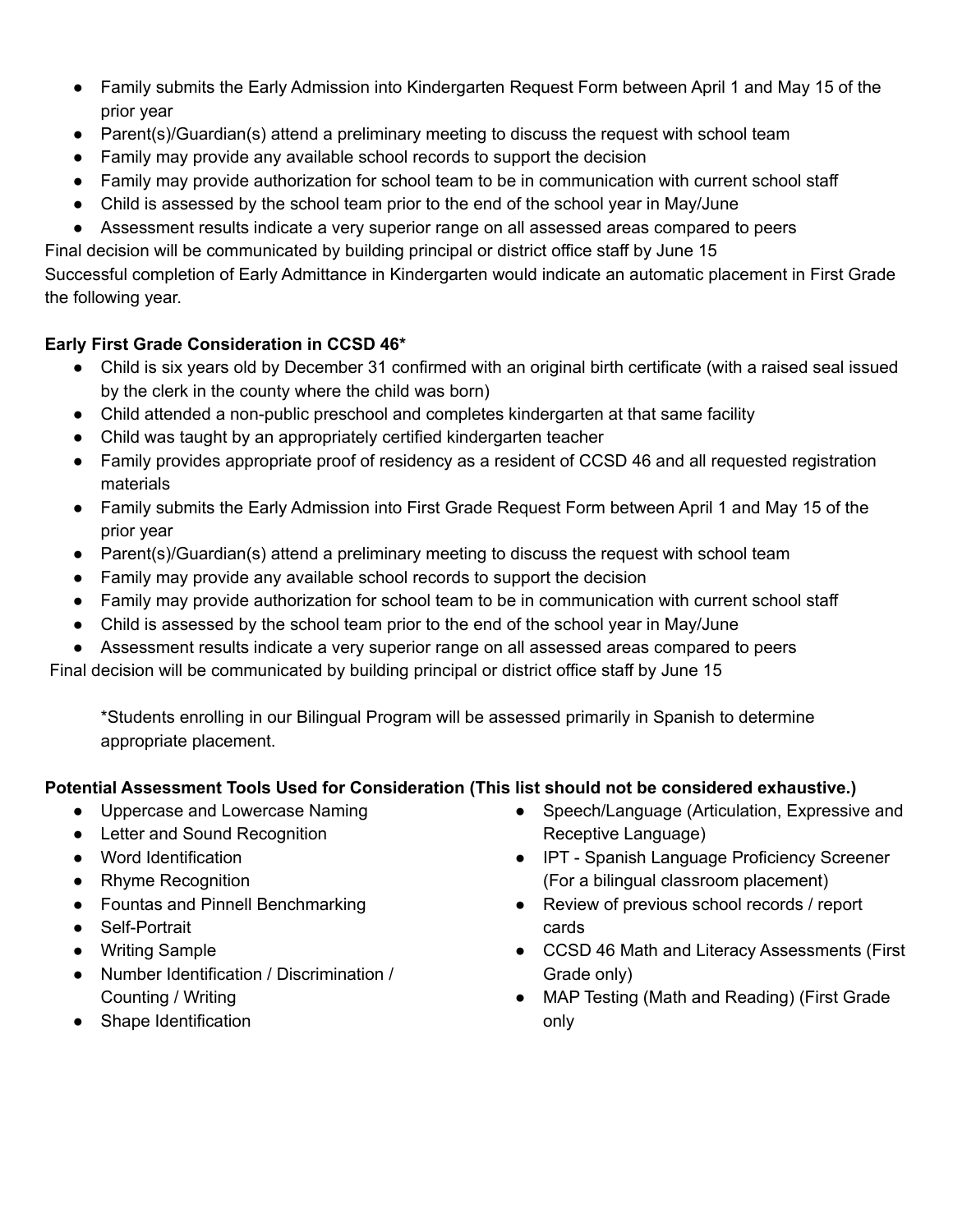#### **Kindergarten Readiness**

Students entering Kindergarten who have met the age requirement are all considered "ready" for Kindergarten. By state law we must allow them to enter into school. The range of this 'readiness' is very wide. We have students who:

have never attended any kind of structured school experience have never left their parent/guardian for extended periods of time have attended structured school and activities for 1-3 years know few or none of the letters and sounds know all of the letters and sounds can not recognize their names can print their full names correctly and write words / sentences can not recognize numbers or their meaning can count forwards and backwards through 100 can not recognize any sight words can read short chapter books with expression and strong comprehension

Our experiences indicate that some students will need immediate intervention based on their 'readiness' level for Kindergarten. This intervention may last for months or multiple years as the students continue to catch up with peers. Other students will need extension and enrichment opportunities with their reading, writing, and math skills that are above their peers.

While some other local school districts will only consider students for early entrance to kindergarten if they are at the 95th or 97th percentile nationally on multiple assessments, we believe that students should not only be academically ready, but also well above average in kindergarten skills for consideration of early admittance. These skills would include:

thorough letter identification and oral / written production (not concerned with typical reversals) understanding of numbers (oral / written production through 20), number sense through at least 20, and counting (typically well past 20) simple shape identification understanding of rhyming words (not for a Bilingual Placement) writes words and/or simple sentences fine motor skills including drawing frustration reading minimally at Level C books (fluently read and comprehend Level B Books) appropriate expressive and receptive language skills and positional words appropriate separation from adults self-care skills - reported by parent / prior school stamina for a full day experience

#### **First Grade Readiness**

We believe that students should not only be socially and emotionally and academically ready, but also well above average in first grade skills for consideration of early admittance. These skills would include:

strong phonics and phonemic awareness skills